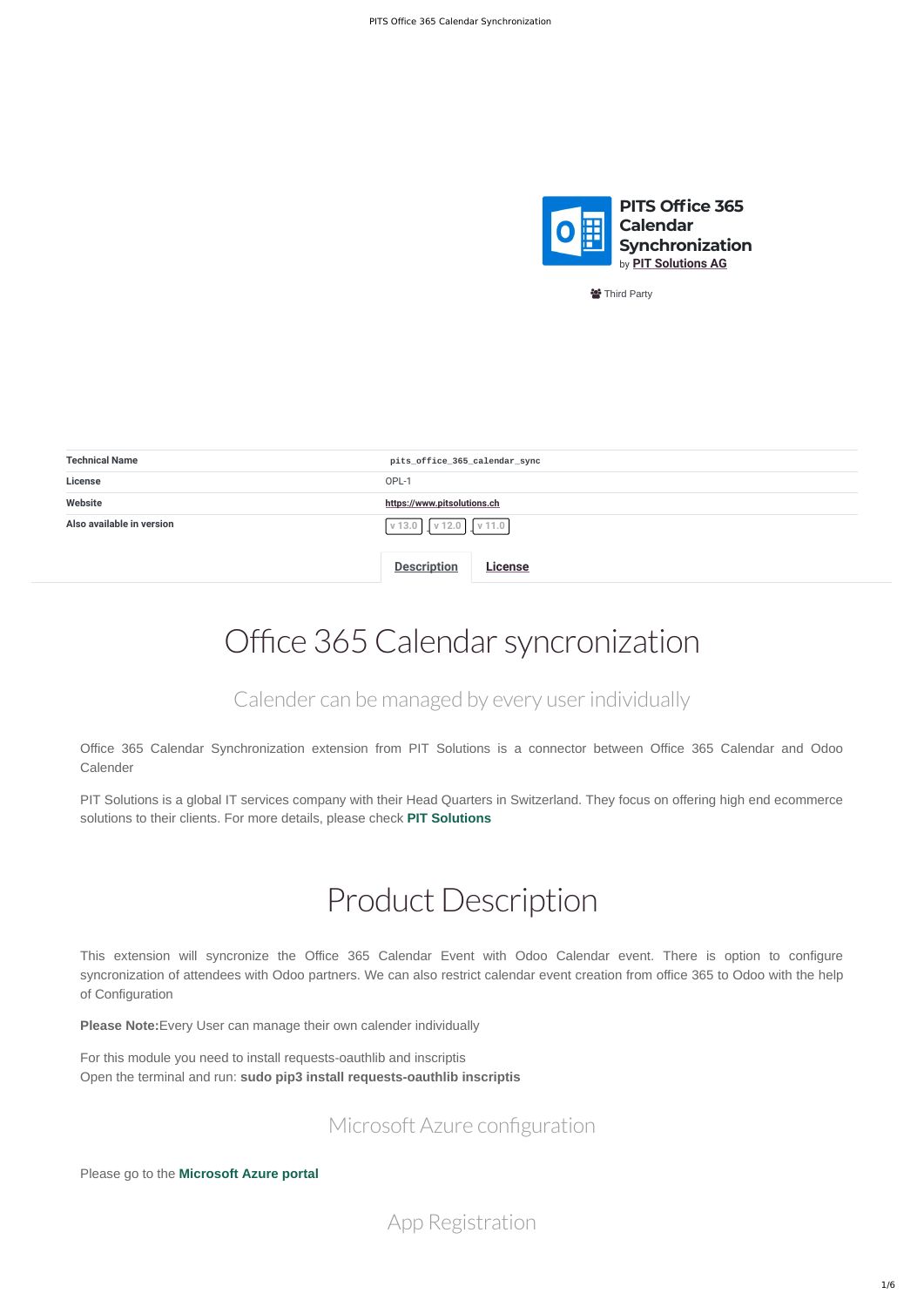

Go to App Registration. At the time of registration please enter the Redirect URL

| <b>Microsoft Azure</b><br>≡                                  | $\varphi$ Search resources, services, and docs (G+/)                                                                                          | ⊠ | 伲 | 863 | $_{\odot}$ |                |
|--------------------------------------------------------------|-----------------------------------------------------------------------------------------------------------------------------------------------|---|---|-----|------------|----------------|
| Home $\geq$ App registrations $\geq$ Register an application |                                                                                                                                               |   |   |     |            |                |
| Register an application                                      |                                                                                                                                               |   |   |     |            | $\times$       |
| * Name                                                       |                                                                                                                                               |   |   |     |            | $\overline{a}$ |
|                                                              | The user-facing display name for this application (this can be changed later).                                                                |   |   |     |            |                |
| New App                                                      |                                                                                                                                               |   |   |     |            |                |
| Supported account types                                      |                                                                                                                                               |   |   |     |            |                |
| Who can use this application or access this API?             |                                                                                                                                               |   |   |     |            |                |
|                                                              | Accounts in any organizational directory (Any Azure AD directory - Multitenant)                                                               |   |   |     |            |                |
| ( o                                                          | Accounts in any organizational directory (Any Azure AD directory - Multitenant) and personal Microsoft accounts (e.g. Skype, Xbox)            |   |   |     |            |                |
| Help me choose                                               |                                                                                                                                               |   |   |     |            |                |
|                                                              |                                                                                                                                               |   |   |     |            |                |
| Redirect URI (optional)                                      |                                                                                                                                               |   |   |     |            |                |
|                                                              | We'll return the authentication response to this URI after successfully authenticating the user. Providing this now is optional and it can be |   |   |     |            |                |
|                                                              | changed later, but a value is required for most authentication scenarios.                                                                     |   |   |     |            |                |
| Web                                                          | https://odooserver.com/office-365-oauth/success<br>$\checkmark$                                                                               |   |   |     |            |                |
|                                                              |                                                                                                                                               |   |   |     |            |                |
|                                                              |                                                                                                                                               |   |   |     |            |                |
|                                                              | By proceeding, you agree to the Microsoft Platform Policies $\Box$                                                                            |   |   |     |            |                |
| Register                                                     |                                                                                                                                               |   |   |     |            |                |

Replace "odooserver.com" with your Odoo server url and **Odoo server has to be accessible via HTTPS**

After successful registration you will get the **Client ID**



Go to Certificates & Sectrets and Click New client secret Please note down the key at the time of generation.



## Generate Sectret Key

PITS Office 365 Calendar Synchronization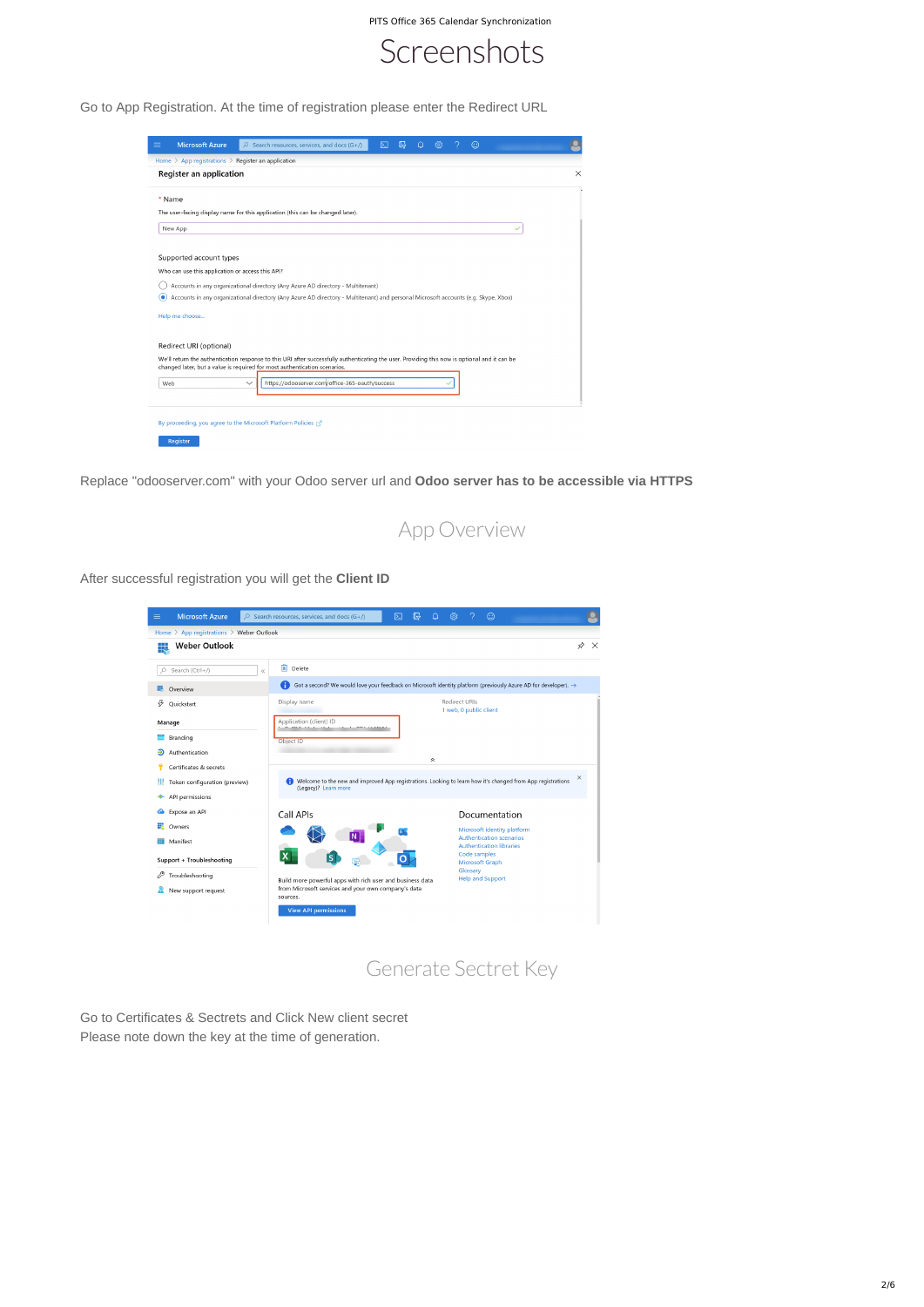For setting the Microsoft Graph API permissions,

Go to API Permissions --> Click Add a permission --> Select Microsoft Graph --> Choose Delegated permissions --> select the specified permissions

| $\equiv$ | <b>Microsoft Azure</b>        | $\oslash$ Search resources, services, and docs (G+/)                                                                                              | 区         | 侭 | ∆ | १०३                           |  | $_{\odot}$                         |        |          |              |
|----------|-------------------------------|---------------------------------------------------------------------------------------------------------------------------------------------------|-----------|---|---|-------------------------------|--|------------------------------------|--------|----------|--------------|
|          | Home $>$<br>- API permissions |                                                                                                                                                   |           |   |   |                               |  |                                    |        |          |              |
| ⊕        | - API permissions             |                                                                                                                                                   |           |   |   |                               |  |                                    |        | ☆        | $\mathsf{X}$ |
| Ω        | Search (Ctrl+/)<br>$\ll$      | Refresh                                                                                                                                           |           |   |   |                               |  |                                    |        |          |              |
|          | Overview                      | Configured permissions                                                                                                                            |           |   |   |                               |  |                                    |        |          |              |
| B        | Quickstart                    | Applications are authorized to call APIs when they are granted permissions by users/admins as part of the consent                                 |           |   |   |                               |  |                                    |        |          |              |
|          | Manage                        | process. The list of configured permissions should include all the permissions the application needs. Learn more<br>about permissions and consent |           |   |   |                               |  |                                    |        |          |              |
|          | Branding                      | $+$ Add a permission                                                                                                                              |           |   |   |                               |  |                                    |        |          |              |
| வ        | Authentication                | API / Permissions name<br>Description<br>Type                                                                                                     |           |   |   |                               |  | Admin Consent Req                  |        |          |              |
|          |                               |                                                                                                                                                   |           |   |   |                               |  |                                    |        |          |              |
|          | Certificates & secrets        | $\vee$ Microsoft Graph (3)                                                                                                                        |           |   |   |                               |  |                                    |        | $\cdots$ |              |
|          | Token configuration (preview) | Calendars.ReadWrite                                                                                                                               | Delegated |   |   |                               |  | Have full access to user calendars | $\sim$ |          |              |
| $\div$   | API permissions               | offline_access                                                                                                                                    | Delegated |   |   |                               |  | Maintain access to data you hav -  |        |          |              |
| 企        | Expose an API                 | User.Read                                                                                                                                         | Delegated |   |   | Sign in and read user profile |  |                                    |        | $\cdots$ |              |
| 我        | Owners                        |                                                                                                                                                   |           |   |   |                               |  |                                    |        |          |              |
|          | Manifest                      |                                                                                                                                                   |           |   |   |                               |  |                                    |        |          |              |
|          | Support + Troubleshooting     |                                                                                                                                                   |           |   |   |                               |  |                                    |        |          |              |
|          | Troubleshooting               |                                                                                                                                                   |           |   |   |                               |  |                                    |        |          |              |
|          | New support request           |                                                                                                                                                   |           |   |   |                               |  |                                    |        |          |              |

Odoo backend configuration

## Screenshots

API Permissions

Set the User permission for the users

PITS Office 365 Calendar Synchronization

| Outlook - Certificates & secrets<br>Home $\geq$             |                                                                                                                                                                                                                                                                                         |                   |                |        |
|-------------------------------------------------------------|-----------------------------------------------------------------------------------------------------------------------------------------------------------------------------------------------------------------------------------------------------------------------------------------|-------------------|----------------|--------|
| <b>Outlook - Certificates &amp; secrets</b>                 |                                                                                                                                                                                                                                                                                         |                   |                | ☆<br>X |
| Search (Ctrl+/)<br>Ο<br>$\ll$<br>Overview<br>Quickstart     | Credentials enable applications to identify themselves to the authentication service when receiving tokens at a web<br>addressable location (using an HTTPS scheme). For a higher level of assurance, we recommend using a certificate<br>(instead of a client secret) as a credential. |                   |                |        |
| Manage                                                      | Certificates<br>Certificates can be used as secrets to prove the application's identity when requesting a token. Also can be referred<br>to as public keys.                                                                                                                             |                   |                |        |
| Branding<br>Э<br>Authentication                             | $\bar{\uparrow}$ Upload certificate<br>No certificates have been added for this application.                                                                                                                                                                                            |                   |                |        |
| Certificates & secrets<br>Token configuration (preview)     | Thumbprint                                                                                                                                                                                                                                                                              | <b>Start Date</b> | <b>Expires</b> |        |
| API permissions<br>Ð<br>Expose an API<br>Owners<br>Manifest | Client secrets<br>A secret string that the application uses to prove its identity when requesting a token. Also can be referred to as<br>application password.                                                                                                                          |                   |                |        |
| Support + Troubleshooting<br>Troubleshooting                | $+$ New client secret<br>Description                                                                                                                                                                                                                                                    | <b>Expires</b>    | Value          |        |
| New support request                                         |                                                                                                                                                                                                                                                                                         |                   |                |        |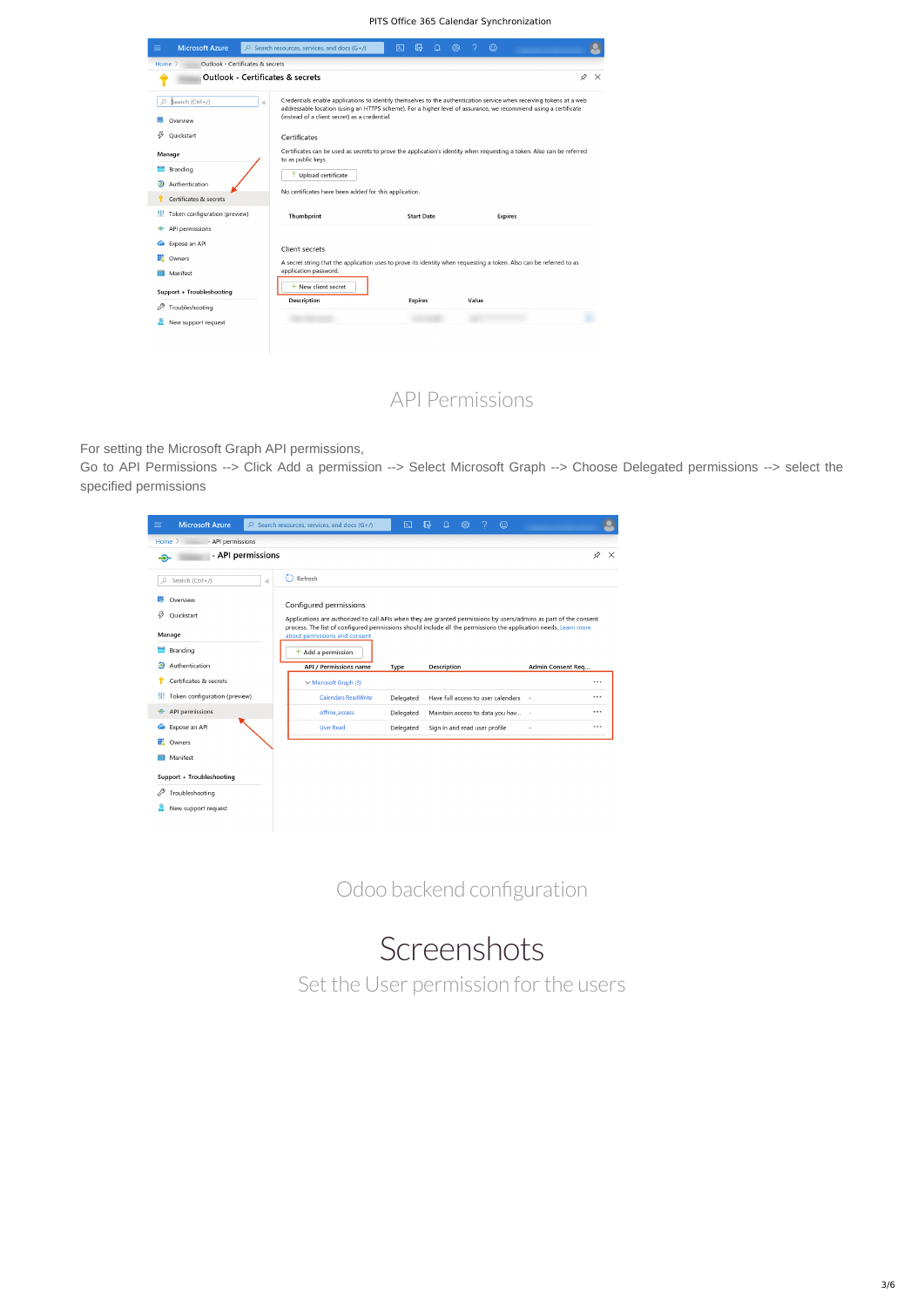- Client ID : The cliend ID of the new registred app in the microsoft Azure Portal
- Client Secret : The cliend Secret of the new registred app in the microsoft Azure Portal
- Create Office Events to Odoo : This will create Office 365 Events to Odoo. Other wise only Odoo to Office 365 syncronization will take place
- Sync Attendees : This will synchronize Attendees of Office 365 calendar meetings with Odoo Partners
- Sync Attendees : This will synchronize Attendees of Office 365 calendar meetings with Odoo Partners
- Send Invitation from Odoo : This will Send invitaions from Odoo also

Go to Office 365 --> Configuration

| ÷    | Office 365                                              | Configuration                                                                    |                                                                                                        |                                | $\odot$<br>$\mathbf{Q}^2$ |          | $\blacksquare$ Administrator $\blacktriangledown$ |
|------|---------------------------------------------------------|----------------------------------------------------------------------------------|--------------------------------------------------------------------------------------------------------|--------------------------------|---------------------------|----------|---------------------------------------------------|
| Save | Office 365 Configuration / New<br><b>Discard</b>        |                                                                                  |                                                                                                        |                                |                           |          |                                                   |
|      | Authenticate                                            | ,我们也不能会在这里,我们也不能会在这里,我们也不能会在这里,我们也不能会在这里,我们也不能会在这里,我们也不能会在这里,我们也不能会在这里,我们也不能会在这里 |                                                                                                        |                                |                           | Inactive | Active                                            |
|      | <b>User</b><br><b>Client ID</b><br><b>Client Secret</b> | Administrator<br>e81c8af1-b801-4dc1-a4c8-81d2aeab5787<br>                        | <b>Create Office Events</b><br>to Odoo<br><b>Sync Attendees</b><br><b>Send Invitation from</b><br>Odoo | $\mathcal{A}$<br>$\omega$<br>□ |                           |          |                                                   |
|      |                                                         |                                                                                  |                                                                                                        |                                |                           |          |                                                   |

All users can generate office 365 access token by clicking the "Authenticate" button. It will redirect to the Office 365 login page and the user can allow the permission.

All User can access their own configuration record and Manager can access all other's configuration so that manager can control the other user's office 365 synchronization.

#### Office 365 Configuration / Administrator

| Edit     | Create               |                                      | Action ▼                    |                             | $1/1 \leqslant \geqslant$ |  |
|----------|----------------------|--------------------------------------|-----------------------------|-----------------------------|---------------------------|--|
| Activate |                      |                                      |                             |                             | Inactive<br>Active        |  |
|          |                      |                                      |                             |                             |                           |  |
|          | <b>User</b>          | Administrator                        | <b>Create Office Events</b> | $\mathcal{L}_{\mathcal{C}}$ |                           |  |
|          | <b>Client ID</b>     | e81c8af1-b801-4dc1-a4c8-81d2aeab5787 | to Odoo                     |                             |                           |  |
|          | <b>Client Secret</b> | ********************************     | <b>Sync Attendees</b>       | $\prec$                     |                           |  |
|          | <b>Authenticated</b> | $\prec$                              | <b>Send Invitation from</b> | $\overline{\phantom{a}}$    |                           |  |
|          |                      |                                      | Odoo                        |                             |                           |  |
|          |                      |                                      |                             |                             |                           |  |
|          |                      |                                      |                             |                             |                           |  |
|          |                      |                                      |                             |                             |                           |  |
|          |                      |                                      |                             |                             |                           |  |
|          |                      |                                      |                             |                             |                           |  |

At any time a user can Activate and Deactivate the Office 365 Calendar Synchronization

## Office 365 Configuration

Event Calendar

PITS Office 365 Calendar Synchronization

|                                    | <b>Name</b>                                           |                        | Active             |
|------------------------------------|-------------------------------------------------------|------------------------|--------------------|
|                                    | <b>Mitchell Admin</b>                                 |                        |                    |
|                                    | <b>Email Address</b>                                  |                        |                    |
|                                    | admin                                                 |                        |                    |
|                                    | <b>Related Partner</b><br>YourCompany, Mitchell Admin |                        |                    |
| <b>Access Rights</b>               | Preferences                                           |                        |                    |
| <b>User Type</b>                   |                                                       |                        |                    |
| <b>User types</b>                  | · Internal User                                       |                        |                    |
|                                    | <b>Portal</b>                                         |                        |                    |
|                                    | <b>Public</b>                                         |                        |                    |
|                                    |                                                       |                        |                    |
| <b>Application Accesses</b>        |                                                       |                        |                    |
| Office365                          | Manager                                               |                        | $\pmb{\mathrm{v}}$ |
| <b>Administration</b>              | Settings                                              |                        | $\mathbf{v}$       |
| <b>Extra Rights</b>                |                                                       |                        |                    |
| <b>Contact Creation</b>            | $\omega$                                              | <b>Multi Companies</b> | $\Box$             |
| <b>Multi Currencies</b>            | $\Box$                                                |                        |                    |
| Other                              |                                                       |                        |                    |
| <b>Access to Private Addresses</b> | $\Box$                                                |                        |                    |
|                                    |                                                       |                        |                    |
|                                    |                                                       |                        |                    |